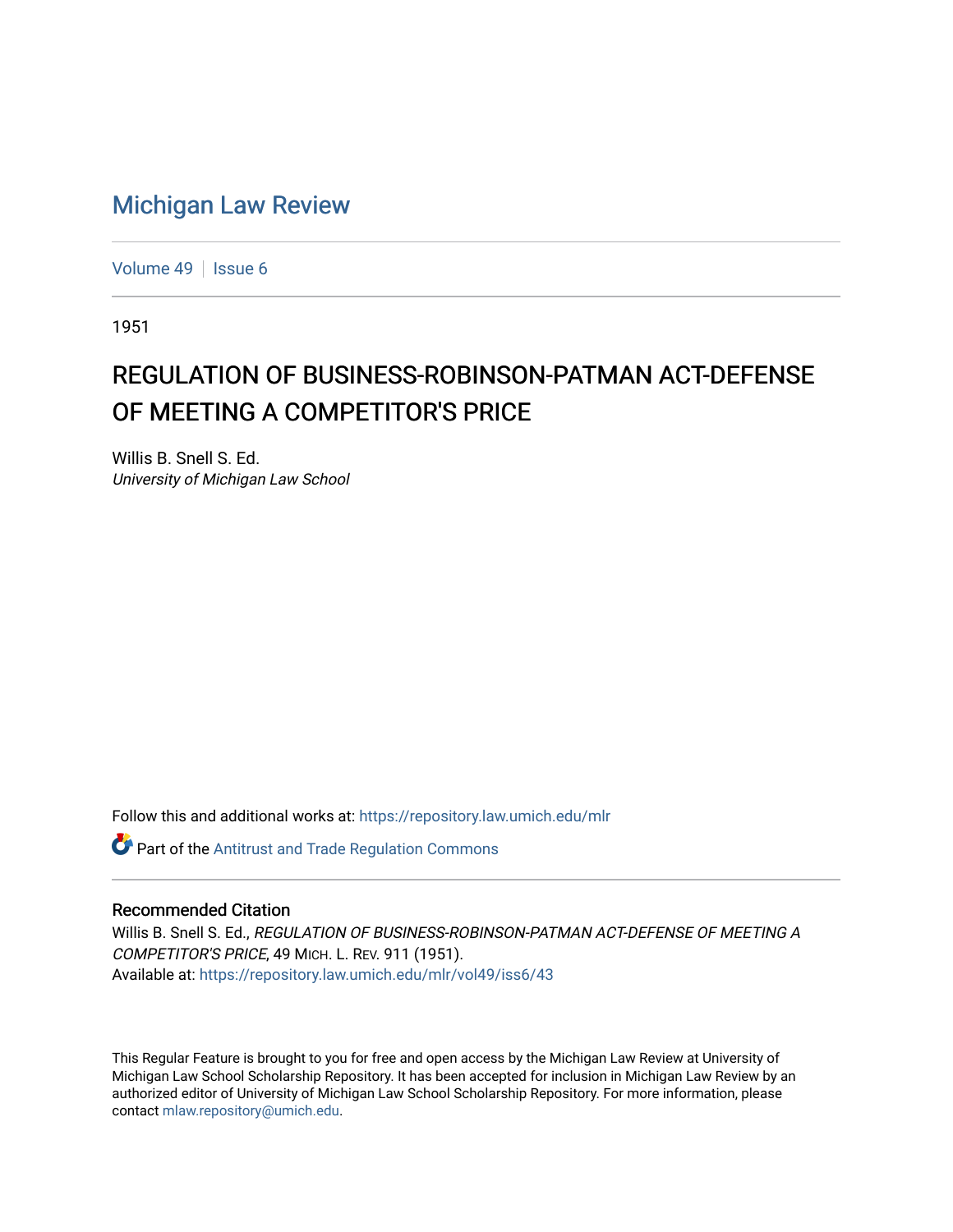REGULATION OF BUSINESS-ROBINSON-PATMAN ACT-DEFENSE OF MEETING A CoMPETITon's PruCB-Standard Oil sold gasoline to "jobber" customers at a price lower than that at which it sold to other customers in the area. The price differentials were not justified by lower costs. The jobbers made both wholesale and retail sales of the gasoline; some of them passed on the reduced prices by sales at less than the prevailing rates in the area. The F.T.C. held<sup>1</sup> that Standard's price differential violated section 2(a) of the Clayton Act, as amended by the Robinson-Patman Act.2 Standard contended that the differential was established

<sup>&</sup>lt;sup>1</sup> In the Matter of Standard Oil Co., 41 F.T.C. 263 (1945).<br><sup>2</sup> ". . . it shall be unlawful for any person engaged in commerce, in the course of such commerce, either directly or indirectly,  $\dots$  to discriminate in price between different purchasers of commodities of like grade and quality . . . where the effect of such discrimination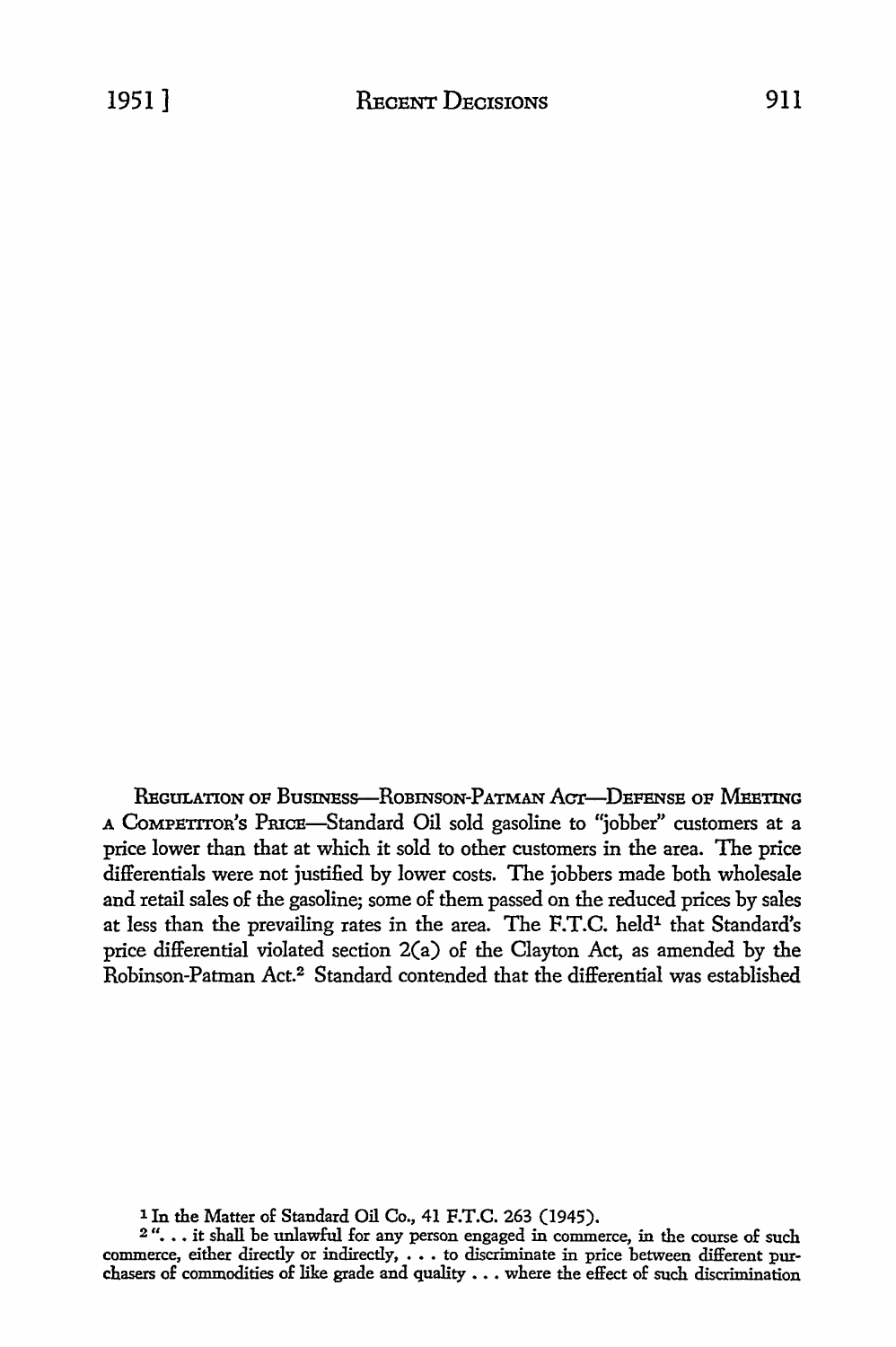in good faith to meet an equally low price of a competitor, and the trial examiner made a finding supporting this contention. The F.T.C. made no finding on the point, holding that under the act,<sup>8</sup> the defense of meeting a competitor's price only rebuts the prima facie case that arises from a showing of discrimination, and that it is immaterial when, as here, there is affirmative proof that the discrimination injured, destroyed, and prevented competition.4 The court of appeals affirmed.5 On appeal, *held,* three justices dissenting,6 reversed and remanded **for**  a finding by the commission whether the price reduction was in good faith to meet the equally low price of a competitor.<sup>7</sup> Such a finding establishes a complete defense under the Robinson-Patman Act. *Standard Oil Co. v. Federal Trade Commission,.* (U.S. 1951) 71 S.Ct 240.

Under the original Clayton Act, lowering a price to meet competition was clearly a substantive defense.<sup>8</sup> The Robinson-Patman Act narrowed the scope of this defense and placed the provision in a procedural section.9 The principal case marks the first time that the Court has considered the precise question of the effect of this change on the nature of the defense.10 The legislative history

may be substantially . . . to injure, destroy, or prevent competition with any person who either grants or knowingly receives the benefit of such discrimination, or with customers of either of them. . . . " 49 Stat. L. 1526 (1936), 15 U.S.C. (1946) §13(a).

<sup>3</sup>"Upon proof being made, at any hearing on a complaint under this section, that there has been discrimination in price or services or facilities furnished, the burden of rebutting the prima-facie case thus made by showing justification shall be upon the person charged with a violation of this section, and unless justification shall be affirmatively shown, the Commission is authorized to issue an order terminating the discrimination: *Provided, however,* That nothing herein contained shall prevent a seller rebutting the prima-facie case thus made by showing that his lower price or the furnishing of services or facilities to any purchaser or purchasers was made in good faith to meet an equally low price of a competitor, or the services or facilities furnished by a competitor." 49 Stat. L. 1526 (1936), 15 **U.S.C.**  (1946) §l3(b).

<sup>4</sup> In the Matter of Standard Oil Co., supra note 1, at 283; see 49 MICH. L. REV. 261 (1950).

<sup>5</sup>Standard *Oil* Co. v. FTC, (7th Cir. 1949) 173 F. (2d) 210.

<sup>6</sup>Justice Minton, who wrote the opinion in the court of appeals, took no part in the consideration of the case before the Supreme Court.

<sup>7</sup>The Court indicates that the competitor's price must be "lawful." Principal case at 250. As to what constitutes proof of this defense, see: Com Products Refining Co. v. FTC, 324 U.S. 726, 65 S.Ct. 961 (1945); FTC v. A. E. Staley Manufacturing Co., 324 U.S. 746, 65 S.Ct. 971 (1945); FTC v. Cement Institute, 333 U.S. 683, 68 S.Ct. 793 (1948); Berger and Goldstein, "Meeting Competition under the Robinson-Patman Act," 44 ILL. L. REv. 315 at 327 et seq. (1949).

8". . . Provided, That nothing herein contained shall prevent . . . discrimination in price in the same or different communities made in good faith to meet competition.  $\ldots$ ." 38 Stat. L. 730 (1914), 15 U.S.C. (1934) §13.

<sup>9</sup>See note 3 supra.

10 In FTC v. A. E. Staley Manufacturing Co., supra note 7, at 752, the Court said: ''The change in language of this exception was for the purpose of making the defense a matter of evidence in each case, raising a question of fact as to whether the competition justified the discrimination." The Court there considered whether the evidence proved the defense, even though there was a finding of injury to competition. This seems to indicate that it was considered as absolute defense. See also Com Products Refining Co. v. FTC, supra note 7; FTC v. Cement Institute, supra note 7. In Moss v. FTC, (2d Cir. 1945) 148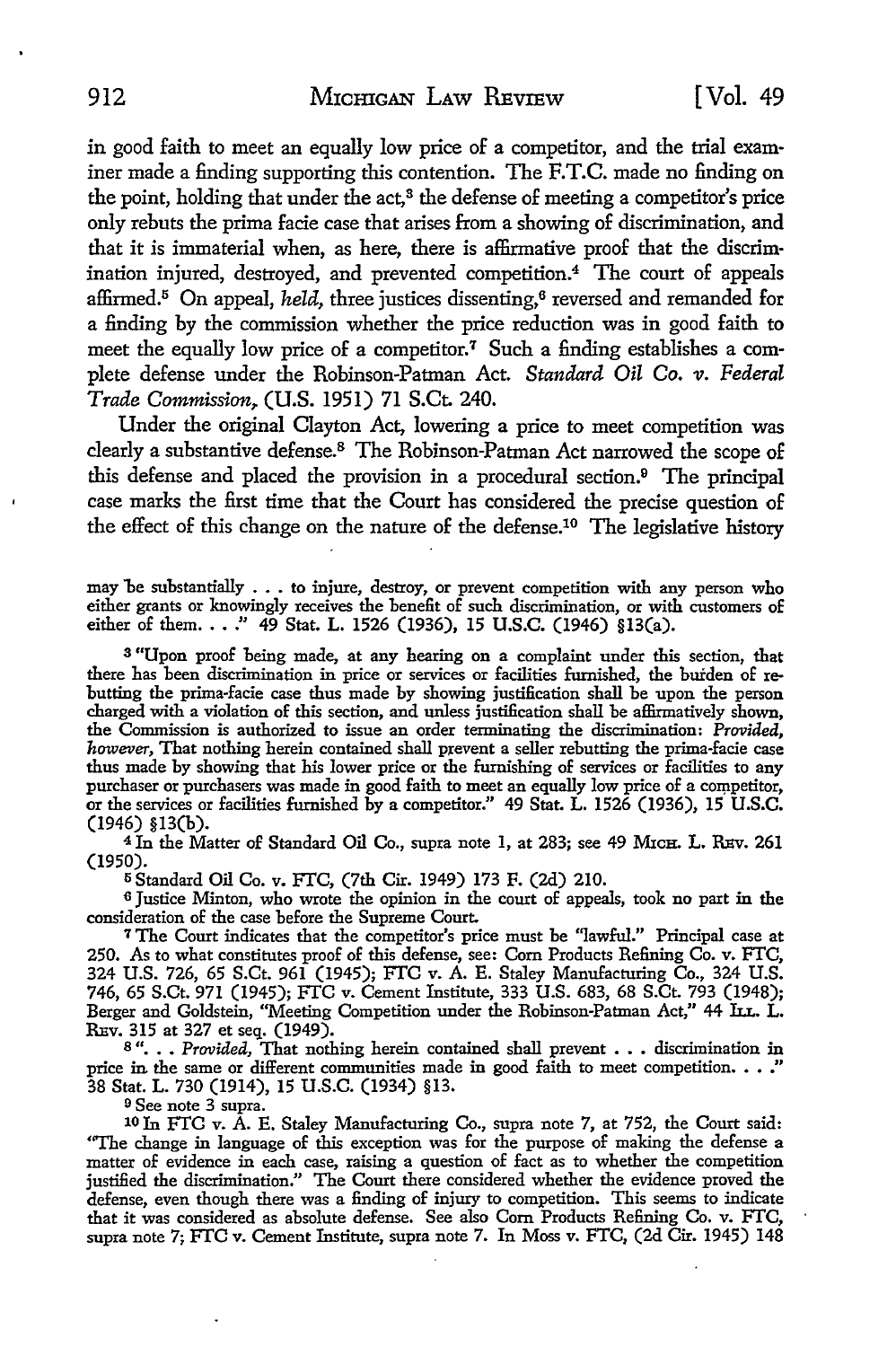1951] RECENT DECISIONS 913

of this provision is confused,<sup>11</sup> and has been used to support both constructions.<sup>12</sup> As a matter of technical construction, either result is possible. In support of the Court's decision, it is argued that this defense is introduced by the same language  $($ "... nothing herein contained shall prevent  $\ldots$ ") as the other defenses in section 2(a) that are admittedly absolute.<sup>13</sup> The use of the term "justification" may indicate that it is absolute.14 Also, logically, this may not be a rebuttal of a prima facie case, as it does not disprove the injury to competition; there may be injury even when this defense is shown.15 It is argued too that otherwise the provision has little meaning, since the commission can easily establish a prima facie case.16 It has been suggested that the other interpretation makes the provision unconstitutional,<sup>17</sup> but it is doubtful if this argument has validity today.<sup>18</sup> On the other hand, the provision is placed in a procedural section.<sup>19</sup> And the language here is not that "nothing herein contained shall prevent" such practice, but that "nothing herein contained shall prevent" rebutting a prima facie case in this manner.20 And it is also said that otherwise the change made by the Robinson-Patman Act has no meaning.<sup>21</sup> If nothing else, these arguments indicate an ambiguity in the language which should be resolved on the grounds of

F. (2d) 378, cert. den., 326 U.S. 734, 66 S.Ct. 44 (1945), the court of appeals clearly considered this a complete defense.

Apparently the FTC had previously considered it an absolute defense also. Principal case at 248. See also Berger and Goldstein, "Meeting Competition under the Robinson-Patman Act," 44 Lt.r.. L. REv. 315 at 317 (1949); Haslett, "Price Discriminations and Their Justifications under the Robinson-Patman Act of 1936,'' 46 MxcH. L. REv. 450 at 476 (1948).

11 In explaining this section to the House, Representative Utterback said: "This does not set up the meeting of competition as an absolute bar to a charge of discriminations under the bill. It merely permits it to be shown in evidence. This provision is entirely procedural. It does not determine substantive rights, liabilities, and duties." 80 CoNG. REc. 9418 (1936). Cf. ''The proviso permits the seller to meet the price actually previously offered by a local competitor." H. R. Rep. No. 2287, 74th Cong., 2d sess., p. 16 (1936).

12 Principal case at 248-9, 253-6. ·

13 Principal case at 245.

14 See Berger and Goldstein, "Meeting Competition under the Robinson-Patman Act," 44 h.r.. L. REv. 315 at 318 (1949); 62 HAnv. L. REv. 1249 (1949).

15 See Haslett, "Price Discriminations and Their Justifications under the Robinson-Patman Act of 1936," 46 MxcH. L. REv. 450 at 477 (1948).

16 See Berger and Goldstein, "Meeting Competition under the Robinson-Patman Act," 44 h.r.. L. REv. 315 at 320 (1949); 50 HAnv. L. REv. 106 (1936).

17 See Fairmont Creamery Co. v. Minnesota, 274 U.S. 1, 47 S.Ct. 506 (1927); Wheeler, "Comments on the Robinson-Patman Act," 12 CoNN. B. J. 171 (1938); Haslett, "Price Discriminations and Their Justifications under the Robinson-Patman Act of 1936," 46 MICH. L. REV. 450 (1948); 23 VA. L. REV. 140 at 166 (1936).

18 See Berger and Goldstein, "Meeting Competition under the Robinson-Patman Act," 44 h.L. L. REv. 315 at 317 (1949); 62 HAnv. L. REv. 1249 (1949).

19 See 49 CoL. L. REv. 863 (1949). However, it has been suggested that the defense was taken from section 2(a) and placed in section 2(b) since this provision, as amended, refers not only to violations of section 2(a), but also of section 2(e). Berger and Goldstein, "Meeting Competition under the Robinson-Patman Act," 44 LL. L. REv. 315 at 320 (1949). See principal case at 245.

20 Principal case at 257.

21 Principal case at 251.